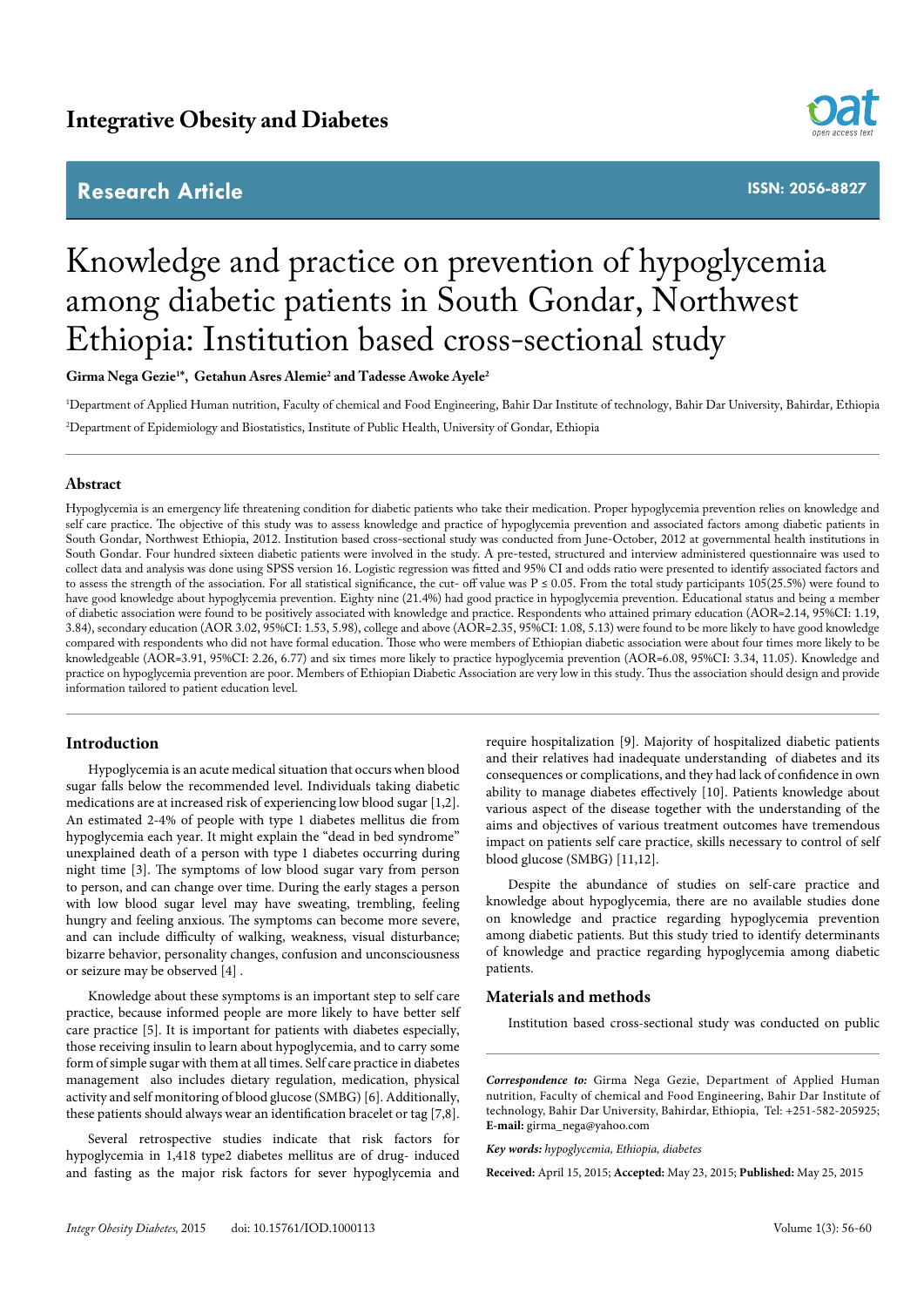health facilities which provide chronic illness follow-up for diabetic patients from June to October 2012 in South Gondar. There is only one zonal hospital and 90 health centers giving medical service for a total of 2,238,737 people in the zone. Diabetes patients aged 18 years and above who were attending government health institutions in south Gondar zone were included in the study. Study subjects were recruited with proportional allocation from 1 Hospital and 9 Health centers. Then final sample was taken by simple random sampling technique from their registration book.

A structured questionnaire was developed and prepared originally in English and translated to Amharic and then translated to English to check consistency. For administering the interview, 10 diploma nurses and 4 trained BSC Nurses were recruited for data collection and supervision respectively. Training was given for data collectors and supervisors for two days about the objective, relevance, confidentiality, respondent's right, informed consent and techniques of interview for the study.

Data analysis was made by using SPSS version 16 statistical package. For all statistical significance tests, the cut- off value was p-value  $\leq$ 0.05. Multivariate logistic regression was used to check the effect of each explanatory variable on the dependent variable. Odds ratio and 95% confidence interval were computed to assess the strength of the association and statistical significance.

Knowledge on hypoglycemia is defined as good glycemic control when respondents answered equal to or above the mean score of knowledge questions. Practice on hypoglycemia is defined as good self care practice when respondents answered equal to or above the mean score of practice questions.

Regular exercise means a 30 minute fast walk or riding bicycle daily. Member of Ethiopian diabetic association is diabetic patient who are voluntary to be member of the association and governed on the rule and the regulation of the association.

Ethical clearance was obtained from University of Gondar and permission letter was taken from Amhara Regional Health Bureau and South Gondar zone health department.

#### **Results**

#### **Socio demographic characteristics of participants**

A total of 416 diabetes mellitus patients were included in the study with response rate of 98.6%. The mean age of the respondents was 39.1 with S.D of  $\pm$  1.4 years. One hundred ninety six (47.1%) of them were urban residents. One hundred fifty four (37%) participants did not have formal education; 307 (88.2%) respondents were Orthodox Christian in religion. One hundred forty four (34.6%) of the respondents were unemployed, 201 (53.1%) of respondents were married. From the total participants only 70 (16.8%) were found to be members of the Ethiopian diabetic association (Table1).

#### **Knowledge regarding hypoglycemia**

From all knowledge questions, 105 (25.5%) respondents had good knowledge in hypoglycemia prevention; however in specific question 213 (51.2%) participants had poor knowledge in identifying symptoms of hypoglycemia. With regard to the effect of exercise, majority 365 (87.7%) didn't know that exercise aggravated hypoglycemia, 348 (83%) respondents knew that alcohol intake leads to hypoglycemia (Table 2).

| Variable                  | Frequency (n=416) | Percent $(\% )$ |  |  |
|---------------------------|-------------------|-----------------|--|--|
| Age                       |                   |                 |  |  |
| 18-34                     | 208               | 50              |  |  |
| 35-64                     | 196               | 47.1            |  |  |
| $\geq 65$                 | 12                | 2.9             |  |  |
| Total                     | 416               | 100             |  |  |
| <b>Sex</b>                |                   |                 |  |  |
| Male                      | 259               | 62.3            |  |  |
| Female                    | 157               | 37.7            |  |  |
| Total                     | 416               | 100             |  |  |
| <b>Residence</b>          |                   |                 |  |  |
| Rural                     | 220               | 52.9            |  |  |
| Urban                     | 196               | 47.1            |  |  |
| Total                     | 416               | 100             |  |  |
| Religion                  |                   |                 |  |  |
| Orthodox                  | 367               | 88.2            |  |  |
| Muslim                    | 49                | 11.8            |  |  |
| Total                     | 416               | 100             |  |  |
| Ethnicity                 |                   |                 |  |  |
| Amhara                    | 412               | 99.0            |  |  |
| Tigrie                    | $\overline{4}$    | 1.0             |  |  |
| Total                     | 416               | 100             |  |  |
| <b>Marital status</b>     |                   |                 |  |  |
| Single                    | 114               | 27.4            |  |  |
| Married                   | 221               | 53.1            |  |  |
| Divorced                  | 81                | 19.5            |  |  |
| Total                     | 416               | 100             |  |  |
| <b>Educational status</b> |                   |                 |  |  |
| No formal education       | 154               | 37.0            |  |  |
| Primary                   | 145               | 34.9            |  |  |
| Secondary                 | 69                | 16.6            |  |  |
| College and above         | 48                | 11.5            |  |  |
|                           |                   |                 |  |  |
| Total                     | 416               | 100             |  |  |
| Occupation                |                   |                 |  |  |
| Unemployed                | 144               | 34.6            |  |  |
| Government                | 99                | 23.8            |  |  |
| Private                   | 173               | 41.6            |  |  |
| Total                     | 416               | 100             |  |  |
| <b>Economical status</b>  |                   |                 |  |  |
| $\leq$ 400 Eth birr       | 117               | 28.1            |  |  |
| 401-700                   | 106               | 25.5            |  |  |
| 701-999                   | 42                | 10.1            |  |  |
| $\geq 1000$               | 151               | 36.3            |  |  |
| Total                     | 416               | 100             |  |  |
| Membership of diabetic    |                   |                 |  |  |
| association               |                   |                 |  |  |
| No                        | 346               | 83.2            |  |  |
| Yes                       | 70                | 16.8            |  |  |
| Total                     | 416               | 100             |  |  |

#### **Practice regarding hypoglycemia**

From the total respondents eighty nine (21.4%) study subjects had good practice in hypoglycemia prevention. Three hundred ninety three (94%) of participants take their medication at the right time; 244 (58%) had good practice by taking snack and 151 (36%) carrying table sugar to treat hypoglycemia (Table 3).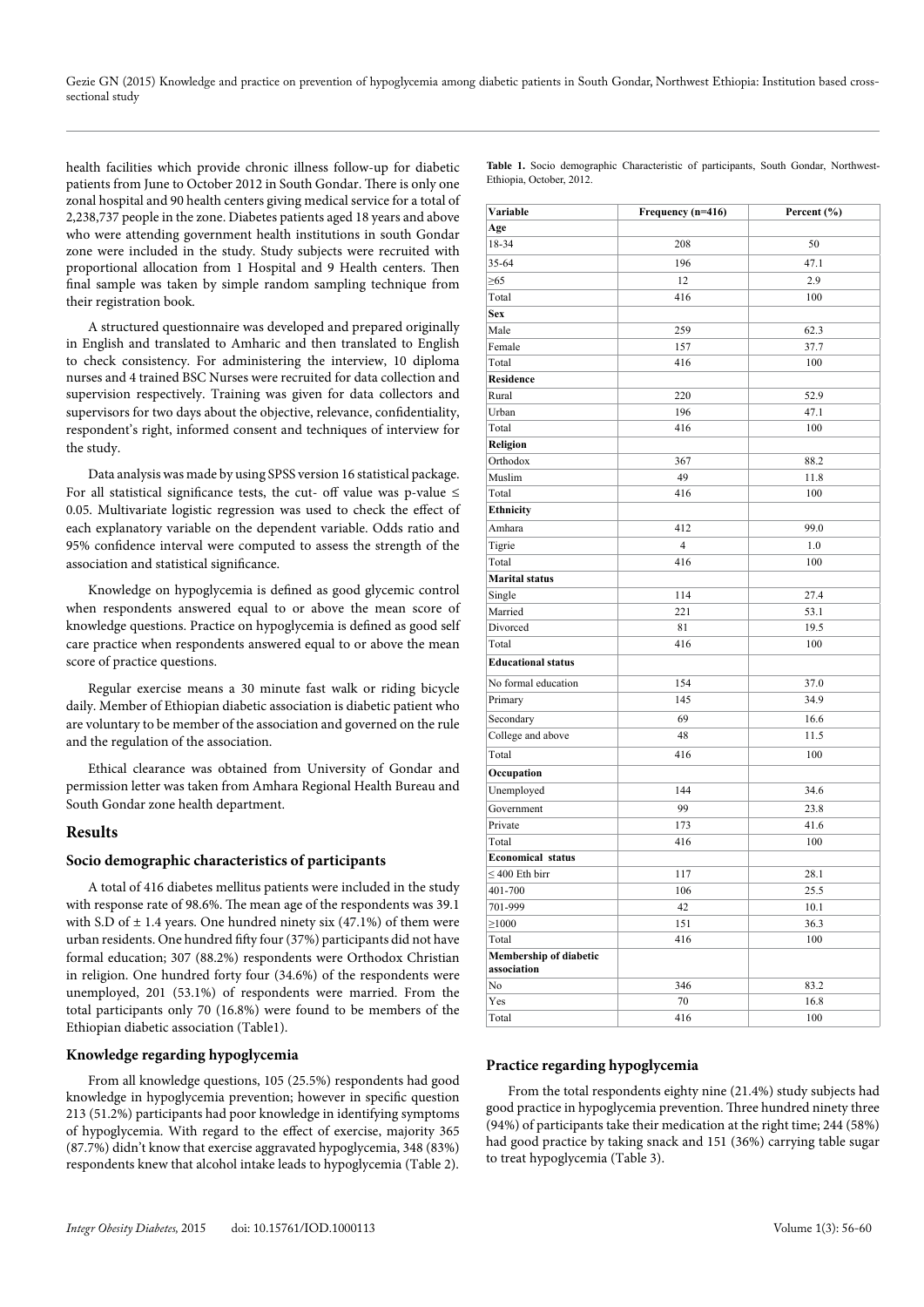Table 2. Knowledge regarding hypoglycemia prevention, South Gondar, Northwest-Ethiopia, October,  $2012$  (n=416).

| Variable                          | Good knowledge n (%) | Poor knowledge n (%) |
|-----------------------------------|----------------------|----------------------|
| Symptom of hypoglycemia           | 203(48.8)            | 213 (51.2)           |
| DM diet                           | 373 (89.7)           | 43(10.3)             |
| Effect of exercise                | 51 (12.3)            | 365(87.7)            |
| Effect of break fast              | 231(55.5)            | 185 (44.5)           |
| Effect of alcohol on hypoglycemia | 348 (83.6)           | 68 (16.4)            |
| Effect of bean on hypoglycemia    | 287(69.0)            | 129(31.0)            |
| Effect of wheat on blood sugar    | 377 (90.6)           | 39 (9.4)             |

**Table 3.** Practice regarding hypoglycemia prevention, South Gondar, Northwest- Ethiopia, October 2012 (n=416).

| <b>Variables</b>                        | Good practice n (%) | Poor practice $n$ $(\%)$ |  |
|-----------------------------------------|---------------------|--------------------------|--|
| Self blood glucose monitoring at home   | 32(7.7)             | 384 (92.3)               |  |
| Taking medication at the right time.    | 393 (94.5)          | 23(5.5)                  |  |
| Taking snack                            | 244 (58.7)          | 172(41.3)                |  |
| Taking carbohydrate diets irregularly   | 153 (36.8)          | 263(63.2)                |  |
| Carry table sugar to treat hypoglycemia | 151(36.3)           | 265(63.7)                |  |
| Coming in regular appointments          | 388 (93.3)          | 28(6.7)                  |  |
| Carrying diabetic identification card   | 56 (13.5)           | 360 (86.5)               |  |
| Regular exercise                        | 123(29.6)           | 293 (70.4)               |  |
| Duration of exercise                    | 74 (17.8)           | 342 (82.2)               |  |
| Adjustment of medication                | 193 (46.4)          | 223(53.6)                |  |
| Hypoglycemia treatment                  | 245 (58.9)          | 171(41.1)                |  |

**Table 4.** Association of Selected demographic variables with Hypoglycemia Knowledge in South Gondar, Ethiopia, October 2012 (n=416).

| Variable                        | Good      | Poor       | <b>COR (95%CI)</b> | <b>AOR</b> (95%CI) |
|---------------------------------|-----------|------------|--------------------|--------------------|
| <b>Residence</b>                |           |            |                    |                    |
| Rural                           | 47(21.4)  | 173(78.6)  | 1.00               |                    |
| Urban                           | 58 (29.6) | 138 (70.4) | 1.55(0.99, 2.41)   |                    |
| Age                             |           |            |                    |                    |
| 18-34                           | 57(27.4)  | 151(72.6)  | 1.00               |                    |
| 35-64                           | 47(24)    | 149 (76)   | 0.84(0.53, 1.31)   |                    |
| >65                             | 1(8.3)    | 11(91.7)   | 0.24(0.03, 1.91)   |                    |
| <b>Marital status</b>           |           |            |                    |                    |
| Single                          | 29(25.4)  | 85(74.6)   | 1.00               |                    |
| Married                         | 55 (24.9) | 166(75.1)  | 0.97(0.58, 1.63)   |                    |
| Divorced                        | 21(25.9)  | 60(74.1)   | 1.03(0.54, 1.97)   |                    |
| <b>Education</b>                |           |            |                    |                    |
| No formal education             | 23(14.9)  | 131(85.1)  | 1.00               | 1.00               |
| Primary                         | 41(28.3)  | 104(71.7)  | 2.25(1.27, 3.98)   | 2.14 (1.19,3.84)   |
| Secondary                       | 26(37.7)  | 43(62.3)   | 3.44(1.78, 6.65)   | 3.02 (1.53,5.98)   |
| College and above               | 15(31.3)  | 33(68.7)   | 2.59 (1.22, 5.50)  | 2.35(1.08, 5.13)   |
| Occupation                      |           |            |                    |                    |
| Unemployed                      | 37(25.7)  | 107(74.3)  | 1.00               |                    |
| Government                      | 33(33.3)  | 66 (66.7)  | 1.45(0.83, 2.53)   |                    |
| Private                         | 35(20.2)  | 138 (79.8) | 0.73(0.43, 1.24)   |                    |
| <b>Member of DM association</b> |           |            |                    |                    |
| No                              | 69(11.3)  | 277(88.7)  | 1.00               | 1.00               |
| Yes                             | 36(50.7)  | 34(49.3)   | 4.25(2.48,7.28)    | 3.91 (2.26,6.77)   |

## **Determinants of knowledge and practice on hypoglycemia prevention**

Multivariate logistic regression showed that, being a member of the Ethiopian Diabetic association, completed their primary school, secondary school, college and above were significantly and independently associated with knowledge and practice of hypoglycemia prevention.

Diabetic patients who attained primary education were (AOR=2.14, 95%CI: 1.19, 3.84), secondary education (AOR 3.02, 95%CI: 1.53, 5.98) and completed college and above (AOR=2.35, 95%CI: 1.08, 5.13) were more likely to have good knowledge than respondents who had not formal education. Being the member of diabetic association has positively associated with knowledge (AOR= 3.91, 95%CI: 2.26, 6.77) (Table 4).

With regard to practice, those who have primary, secondary and college and above education were (AOR=2.20, 95%CI: 1.07, 4.52), (AOR=5.29, 95%CI: 2.43, 11.52), (AOR=8, 95%CI: 3.17, 17.51) more likely to have good practice than those were not formal education respectively. Being the members of diabetic association were 6 times (95%CI: 3.34, 11.05) more likely to have good practice than who were not member of diabetic association. However residence, occupation, income and sex of respondents were not significantly associated with hypoglycemia prevention knowledge and practice (Table 5).

## **Discussion**

Knowledge about symptom of hypoglycemia is an important step to self care practice for diabetic patients, because informed people are more likely to have better self care practice [5].The goals in diabetes education consists in improving metabolic control, preventing acute and chronic complications and improving one's quality of life at reasonable cost [13]. Self care practice in diabetic management includes dietary regulation, medication, physical activity self blood monitoring at home (SMBG) and always wearing an identification bracelet or tag  $(7, 8)$ .

From all study subjects 105(25.5) participants had good knowledge in hypoglycemia prevention. Forty three (41%) female participants

**Table 5.** Association of Selected demographic variables with Hypoglycemia Practice in South Gondar, Ethiopia, October 2012.

| Variable                        | Good     | poor                  | <b>COR (95%CI)</b>                     | <b>COR (95%CI)</b>                   |
|---------------------------------|----------|-----------------------|----------------------------------------|--------------------------------------|
| <b>Address of respondent</b>    |          |                       |                                        |                                      |
| Rural                           |          | $28(12.7)$ 192 (87.3) | 1.00                                   |                                      |
| Urban                           |          | $61(31.1)$ 135 (68.9) | 3.10(1.88, 5.10)                       |                                      |
| Religion                        |          |                       |                                        |                                      |
| Orthodox                        | 73(19.9) | 294(80.1)             | 1.00                                   |                                      |
| Muslim                          | 16(32.7) | 33 (67.30)            | 1.95(1.02, 3.74)                       |                                      |
| <b>Education</b>                |          |                       |                                        |                                      |
| Illiterate                      | 14(9.1)  | 140(90.9)             | 1.00                                   | 1.00                                 |
| Primary                         | 28(19.3) | 117(80.7)             | 2.39(1.20, 4.76)                       | 2.20(1.07, 4.52)                     |
| Secondary                       | 26(37.7) | 43(62.3)              | $6.05(2.90, 12.60)$ 5.29 (2.43, 11.52) |                                      |
| College and above               | 21(43.8) | 27(56.2)              | 7.78(3.52,17.17)                       | 8.1 (3.53, 18.95)                    |
| Occupation                      |          |                       |                                        |                                      |
| Unemployed                      | 30(20.8) | 114(79.2)             | 1.00                                   |                                      |
| Government                      | 39(39.4) | 60(60.6)              | 2.47 (1.40, 4.37)                      |                                      |
| Private                         | 20(11.6) | 153(88.4)             | 0.50(0.27, 0.92)                       |                                      |
| <b>Income</b>                   |          |                       |                                        |                                      |
| $\leq 400$ birr                 | 21(17.9) | 96(82.1)              | 1.00                                   |                                      |
| 401-700                         | 15(14.2) | 91 (85.8)             | 0.75(0.36, 1.55)                       |                                      |
| 701-999                         | 9(21.4)  | 33(78.6)              | 1.25(0.52, 2.99)                       |                                      |
| $>1000$ birr                    | 44(29.1) | 107(70.9)             | 1.88(1.04, 3.38)                       |                                      |
| <b>Member of Dm association</b> |          |                       |                                        |                                      |
| N <sub>0</sub>                  |          | 53 (15.3) 293 (84.7)  | 1.00                                   | 1.00                                 |
| Yes                             | 36(51.4) | 34(48.6)              |                                        | $5.85(3.37,10.17)$ 6.08 (3.34,11.05) |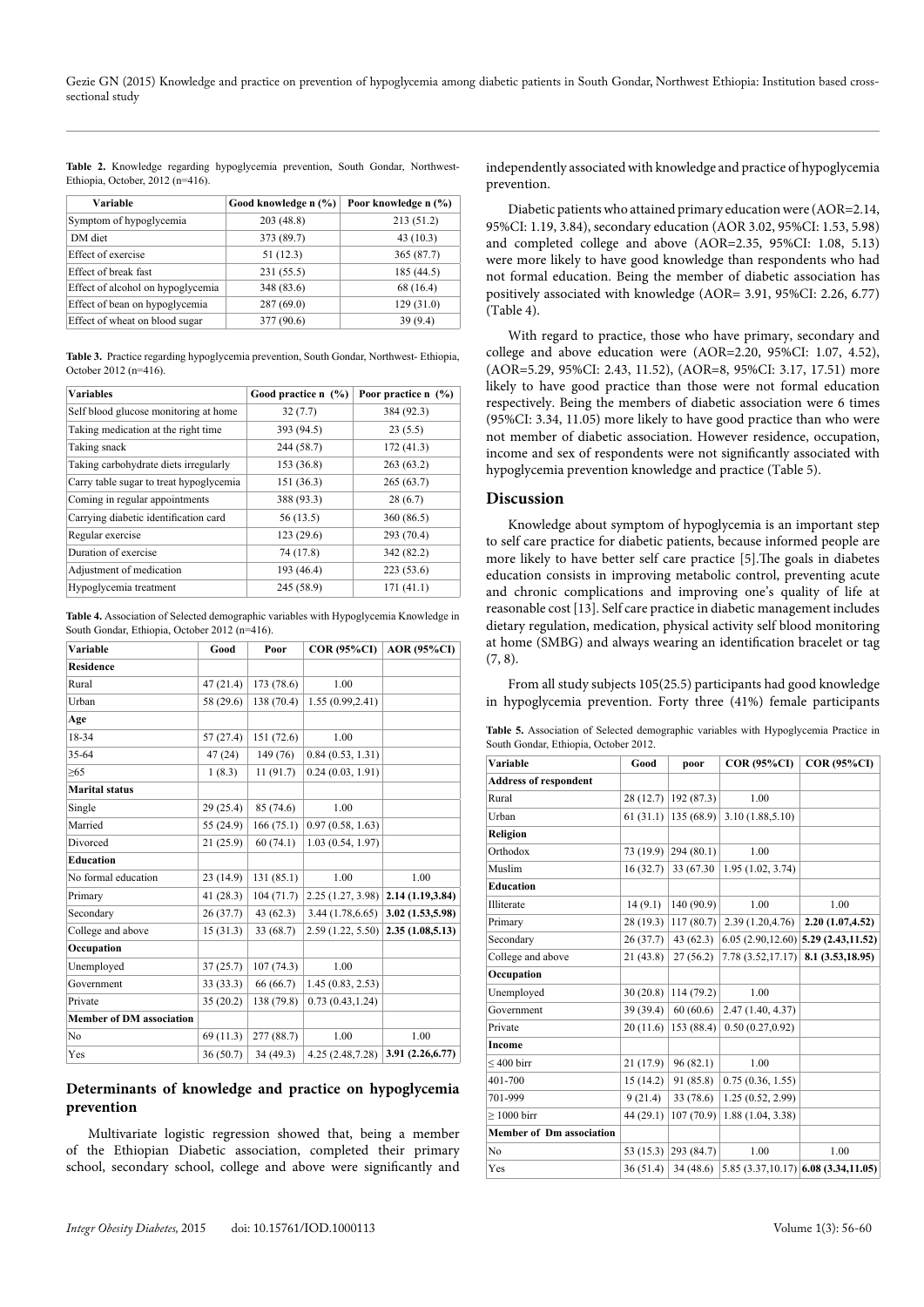Gezie GN (2015) Knowledge and practice on prevention of hypoglycemia among diabetic patients in South Gondar, Northwest Ethiopia: Institution based crosssectional study

were knowledgeable in hypoglycemia prevention. This is relatively low when compared to study conducted in Kuwazulu Natal, South Africa were 66.9% had good knowledge [14]. This might be due to time variation and Sociodemographic differences.

Two hundred three (49.8%) of participants could identify symptom of hypoglycemia, but study conducted on type 2 diabetics in Kampala, Uganda showed that only 36% of study subjects could identify symptoms of hypoglycemia [15].

The higher knowledge in this study might be due to accessibility of health services recently giving chronic follow up for diabetic patients, so participants might get more information to hypoglycemia and diabetic complication.

Being a member of diabetic association create chance to get information about diabetic complication, and acquiring knowledge and practice on hypoglycemia prevention. Only 70 (16.8%) patients were member of Ethiopian Diabetic Association. This is low compared to study conducted in Bangladesh 87.50% diabetes patients were member of diabetes association [16,17]. The reason of this higher difference might be Ethiopian diabetic association not still decentralized to far urban areas.

 Self care practice was early warning method for diabetes emergency conditions. In this study only 7.7% practiced self blood glucose test at home which is lower than study conducted in Qatar, where 60.5% of respondents reported that they were monitoring their blood glucose at home. This might be due to financial barrier to self monitoring of blood glucose test (SBGT) apparatus, fear of pain related to finger prick and health professionals focus only dietary advice than self blood monitoring [18].

Even though wearing an identification band is need for diabetic patient, only 13.5% had practice of carrying identification card in this study. It is lower with the study conducted in Pakistan (18%) [19]. The difference might be healthcare providers and patients were not giving attention for the benefit of carrying ID cards to prevent hypoglycemia and hyperglycemia related complication.

In conclusion, knowledge and practice of hypoglycemia prevention among diabetic patients were low as revealed by this study. At least primary education and being the member of diabetic association were associated significantly with both knowledge and practice of hypoglycemia prevention. Lack of knowledge in identification of symptoms of hypoglycemia and in carrying of identification band and self blood glucose monitoring at home, to treat and to prevent hypoglycemia was poor.

#### **Acknowledgments**

We would like to acknowledge the University of Gondar Institution of Public Health, World Bank nutrition project and Department of Human Nutrition for their unlimited supports. We gave our great thanks for data collection facilitators for their genuine dedication and effort shown during the data collection. We also express our heartfelt gratitude for respondents giving their precious time during interview.

#### **References**

- 1. U.S. Hypoglycemia (2008) National Institute of Health Puplication. (09- 3926): 1-10.
- 2. Philip E, Irene E, Michael M, et al. (2010) Hypoglycemia in type 1 Diabetes mellitus, Pathophysiology, Prevalence and Prevention. *Endocrinol Metabol clin North Am* 39: 2-3. [\[Crossref\]](http://www.ncbi.nlm.nih.gov/pmc/articles/PMC2923455/)
- 3. Cryer PE, Axelrod L, Grossman AB, Heller SR, Montori VM, et al. (2009) Evaluation

and management of adult hypoglycemic disorders: an Endocrine Society Clinical Practice Guideline. *J Clin Endocrinol Metab* 94: 709-728. [[Crossref\]](http://www.ncbi.nlm.nih.gov/pubmed/19088155)

- 4. David M (2012) Diabetic hypoglycemia. Meds cape's 1: 10-11.
- 5. Peyrot M, Rubin RR (1994) Modeling the effect of diabetes education on glycemic control. *Diabetes Educ* 20: 143-148. [[Crossref](http://www.ncbi.nlm.nih.gov/pubmed/7851228)]
- 6. Suzanne C, Brenda G (1995) Medical surgical nursing. Philadelphia: Lippincott, (10th Edn.), pp: 1178-1180.
- 7. Siguroardottir A (2004) Model of factors affecting self care in diabetes. *Journal of Clinical Nursing* 1: 3011-3014.
- 8. Anne S, Rémi R, Irene S, et al. (2008) Barriers to Physical Activity among Patients with Type 1 Diabetes, knowledge and practice of nutrition related hypoglycemia and related factors in diabetic patient. *Diabetic care* 31: 2108-2109. [[Crossref](http://www.ncbi.nlm.nih.gov/pmc/articles/PMC2571055/)]
- 9. Seltzer HS (1989) Drug-induced hypoglycemia. A review of 1418 cases. *Endocrinol Metab Clin North Am* 18: 163-183. [[Crossref\]](http://www.ncbi.nlm.nih.gov/pubmed/2645125)
- 10. Zeinab H (2011) Health and Knowledge Progress among Diabetic Patients after Implementation of a Nursing Care Program. Diabetic metabolism, Nursing College, Hellwan University, 2-10.
- 11. Shaheen C, Zia U, Tofail A, Sharifa N (2005) Knowledge assessment of diabetes patients. Bangladesh *Journal of Medical Science* 5: 8-16.
- 12. Rafique G, Azam S, White F (2006) Diabetes knowledge, beliefs and Practices among people with diabetes attending a university hospital in Karachi, Pakistan. *Eastern Mediterranean health journal* 12: 591-593. [[Crossref](http://www.ncbi.nlm.nih.gov/pubmed/17333798)]
- 13. Liudmila M, Maria L, Zanetti M, et al. (2008) Knowledge of diabetic patients about their disease before and after implementing a diabetes education program. WHO Collaborating Centre for Nursing Research Development, Brazil 16: 231-237. [[Crossref\]](http://www.ncbi.nlm.nih.gov/pubmed/18506341)
- 14. Moodley L, Bphar M (2007) An assessment of level of knowledge about diabetes mellitus among diabetic patients in primary care settings. *Family practice* 49: 16.
- 15. Baumann LC, Opio CK, Otim M, Olson L, Ellison S (2010) Self-care beliefs and behaviors in Ugandan adults with type 2 diabetes. *Diabetes Educ* 36: 293-300. [[Crossref\]](http://www.ncbi.nlm.nih.gov/pubmed/20067944)
- 16. Zia U, Sharifa N (2005) Knowledge assessment of diabetes patients. Bangladesh Journal of medical science 5: 12-16.
- 17. Ethiopian diabetic association (2012) Activities of Ethiopian diabetic association
- 18. Mohsen M, Aizeldin E, Mohamed G (2011) Knowledge and Practice of Type 2 Diabetic Patients Attending Primary Health Care in Qatar. *The Journal of the south Asia primary care research network* 2: 1-9.
- 19. Gul N (2010) Knowledge, attitudes and practices of type 2 diabetic patients. *J Ayub Med Coll Abbottabad* 22: 128-131. [[Crossref](http://www.ncbi.nlm.nih.gov/pubmed/22338437)]
- 20. Yngve V (2011) Sweat meter could alert diabetes patients about low blood sugar. Research magazine Apollon University of Oslo, Norway: 1-11.
- 21. Workgroup on Hypoglycemia, American Diabetes Association (2005) Defining and reporting hypoglycemia in diabetes: a report from the American Diabetes Association Workgroup on Hypoglycemia. *Diabetes Care* 28: 1245-1249. [[Crossref\]](http://www.ncbi.nlm.nih.gov/pubmed/15855602)
- 22. Nitiyanant W, Chetthakul T, Sang-A-kad P, Therakiatkumjorn C, Kunsuikmengrai K, et al. (2007) A survey study on diabetes management and complication status in primary care setting in Thailand*. J Med Assoc Thai* 90: 65-71. [[Crossref](http://www.ncbi.nlm.nih.gov/pubmed/17621735)]
- 23. Fertig B, Simmons D, Martin D (1995) Therapy for diabetes In America. Bethesda: National Institutes of Health, (2nd Edn).
- 24. Catherine A, Tamara L, Mari P (2001) Risk Factors for Frequent and Severe Hypoglycemia in Type 1 Diabetes, Preventive Medicine. *Diabetic Care* 24: 1878-1880.
- 25. Jennings A, Wilson R, Ward J (1989) Symptomatic hypoglycemia in Non insulin dependant diabets mellitus patients treated with oral hypoglycemic agents. *Diabetes Care* 3: 163-183.
- 26. Gerich J (1989) Oral hypoglycemic agents. *North England Journal of Medicine* 3: 1231-1241.
- 27. Elzubier A (2001) Knowledge of hypoglycemia by primary health care centers registered diabetic patients, Department of Family & Community Medicine. *Saudi Medical Journal* 22: 219-222.